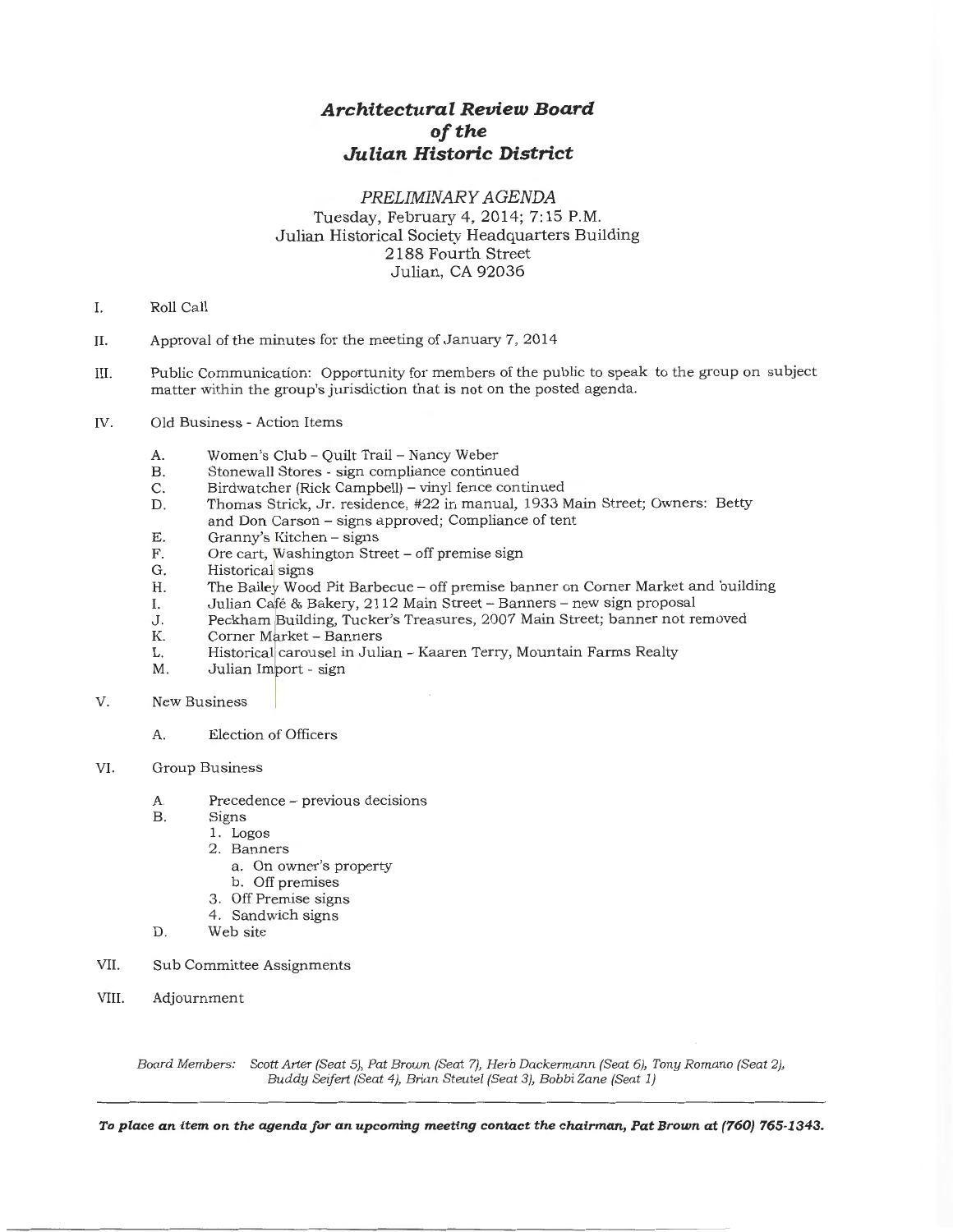#### *PRELIMINARY AGENDA*  Tuesday, March 4, 2014; 7:15 P.M. Julian Historical Society Headquarters Building 2188 Fourth Street Julian, CA 92036

- I. Roll Call
- II. Approval of the minutes for the meeting of February  $4, 2014$
- III. Public Communication: Opportunity for members of the public to speak to the group on subject matter within the group's jurisdiction that is not on the posted agenda.
- IV. Old Business- Action Items
	- A. Stonewall Stores sign compliance continued<br>B. Birdwatcher (Rick Campbell) vinyl fence con
	- B. Birdwatcher (Rick Campbell) vinyl fence continued<br>C. Thomas Strick. Jr. residence. #22 in manual. 1933 l
	- Thomas Strick, Jr. residence, #22 in manual, 1933 Main Street; Owners: Betty and Don Carson- signs approved; Compliance of tent
	- D. Granny's Kitchen signs<br>E. Ore cart. Washington Stre
	- E. Ore cart, Washington Street off premise sign<br>F. Historical signs
	- F. Historical signs<br>G. The Bailey Woo
	- G. The Bailey Wood Pit Barbecue off premise banner on Corner Market and building H. Julian Café & Bakery. 2112 Main Street Banners new sign proposal
	- H. Julian Café & Bakery, 2112 Main Street Banners new sign proposal<br>I. Peckham Building, Tucker's Treasures, 2007 Main Street; banner not re
	- I. Peckham Building, Tucker's Treasures, 2007 Main Street; banner not removed
	- J. Corner Market Banners<br>K. Historical carousel in Juli
	- Historical carousel in Julian Kaaren Terry, Mountain Farms Realty
- V. New Business
	- A. Pioneer Museum- Enclosure for air conditioning- Request for Waiver-Dave Lewis
- VI. Group Business
	- A. Precedence previous decisions<br>B. Signs
	- Signs
		- 1. Logos
			- 2. Banners
				- a. On owner's property
			- b. Off premises
			- 3. Off Premise signs
		- 4. Sandwich signs
	- D. Web site
- VII. Sub Committee Assignments
- VIII. Adjournment

*Board Members: Scott Arter (Seat 5), Pat Brown (Seat 7), Herb Dackermann (Seat 6), Tony Romano (Seat 2), Buddy Seifert (Seat 4), Brian Steutel (Seat 3), Bobbi Zane (Seat 1)*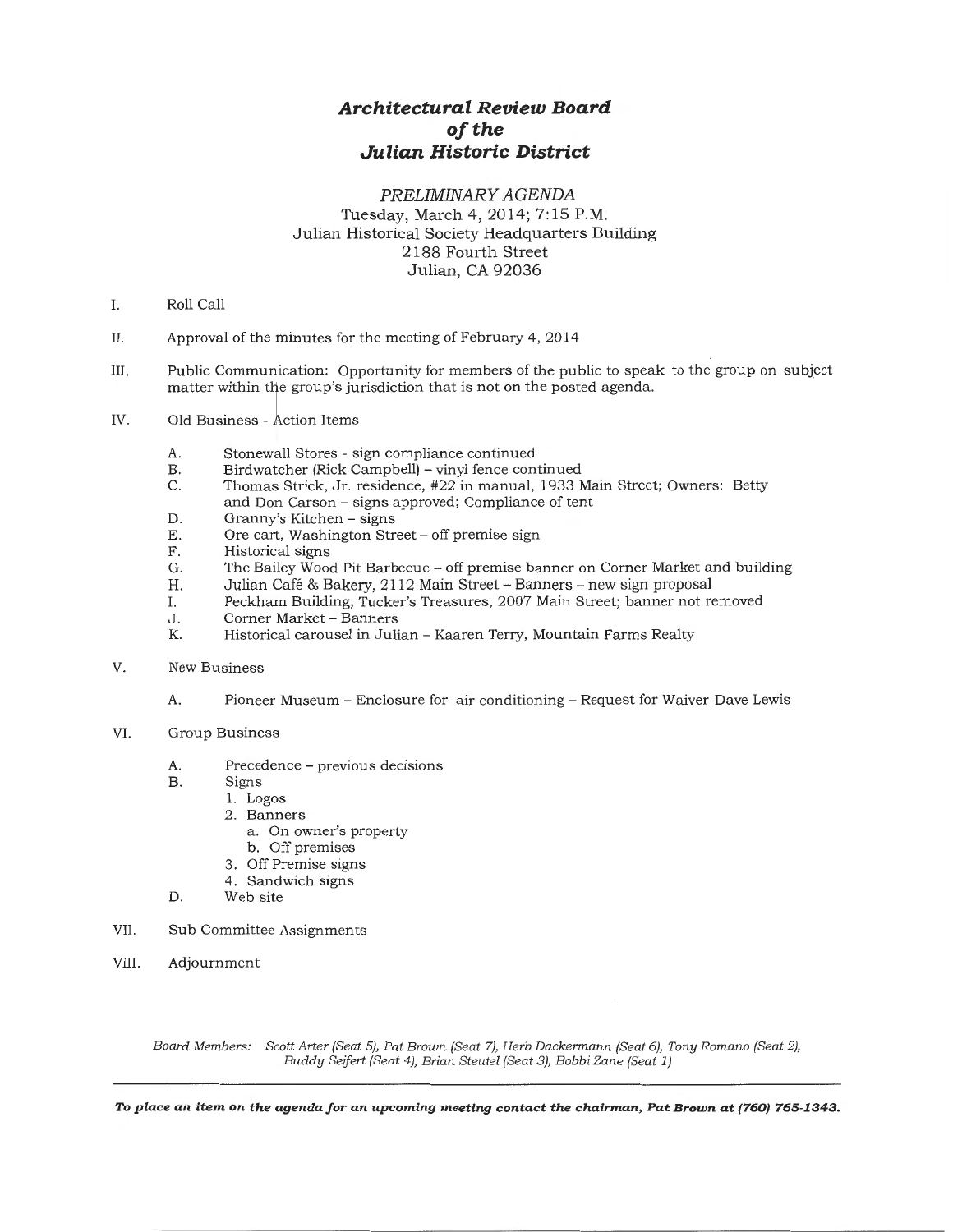### FINAL AGENDA Tuesday, April 1, 2014; 7:15 P.M. Julian Historical Society Headquarters Building 2188 Fourth Street Julian, CA 92036

- I. Roll Call
- II. Approval of the minutes for the meeting of March 4, 2014
- III. Public Communication: Opportunity for members of the public to speak to the group on subject matter within the group's jurisdiction that is not on the posted agenda.
- IV. Old Business Action Items
	- A. Stonewall Stores sign compliance continued<br>B. Carmen's Place sign approval and deck cove
	- B. Carmen's Place sign approval and deck cover<br>C. Birdwatcher (Rick Campbell) vinyl fence conti
	- C. Birdwatcher (Rick Campbell) vinyl fence continued<br>D. Thomas Strick. Jr. residence. #22 in manual. 1933 M
	- Thomas Strick, Jr. residence, #22 in manual, 1933 Main Street; Owners: Betty and Don Carson- signs approved; Compliance of tent
	- E. Granny's Kitchen signs sent letter<br>F. Ore cart. Washington Street and Eagle
	- F. Ore cart, Washington Street and Eagle Mine off premise sign G. The Bailey Wood Pit Barbecue banner on building sent lette
	- The Bailey Wood Pit Barbecue banner on building sent letter
	- H. Peckham Building, Tucker's Treasures, 2007 Main Street; banner not removed; sent final letter
	- I. Historical carousel in Julian- Kaaren Terry, Mountain Farms Realty- sent letter
- V. New Business
	- A. Julian Hotel banner with special rates<br>B. Julian Lodge light over sign
	- B. Julian Lodge light over sign<br>C. Old Soundings Building Joh
	- C. Old Soundings Building Johnny Hake<br>D. Joseph Marks Residence Review fence
	- D. Joseph Marks Residence- Review fence
- VI. Group Business
	- A. Precedence previous decisions<br>B. Signs
		- Signs
			- 1. Logos
				- 2. Banners
					- a. On owner's property
					- b. Off premises
				- 3. Off Premise signs
			- 4. Sandwich signs
	- D. Web site
- VII. Sub Committee Assignments
- VIII. Adjournment

*Board Members: Scott Arter (Seat 5), Pat Brown (Seat 7}, Herb Dackermann (Seat 6}, Tony Romano (Seat 2}, Buddy Seifert (Seat 4), Brian Steutel (Seat 3), Bobbi Zane (Seat 1)*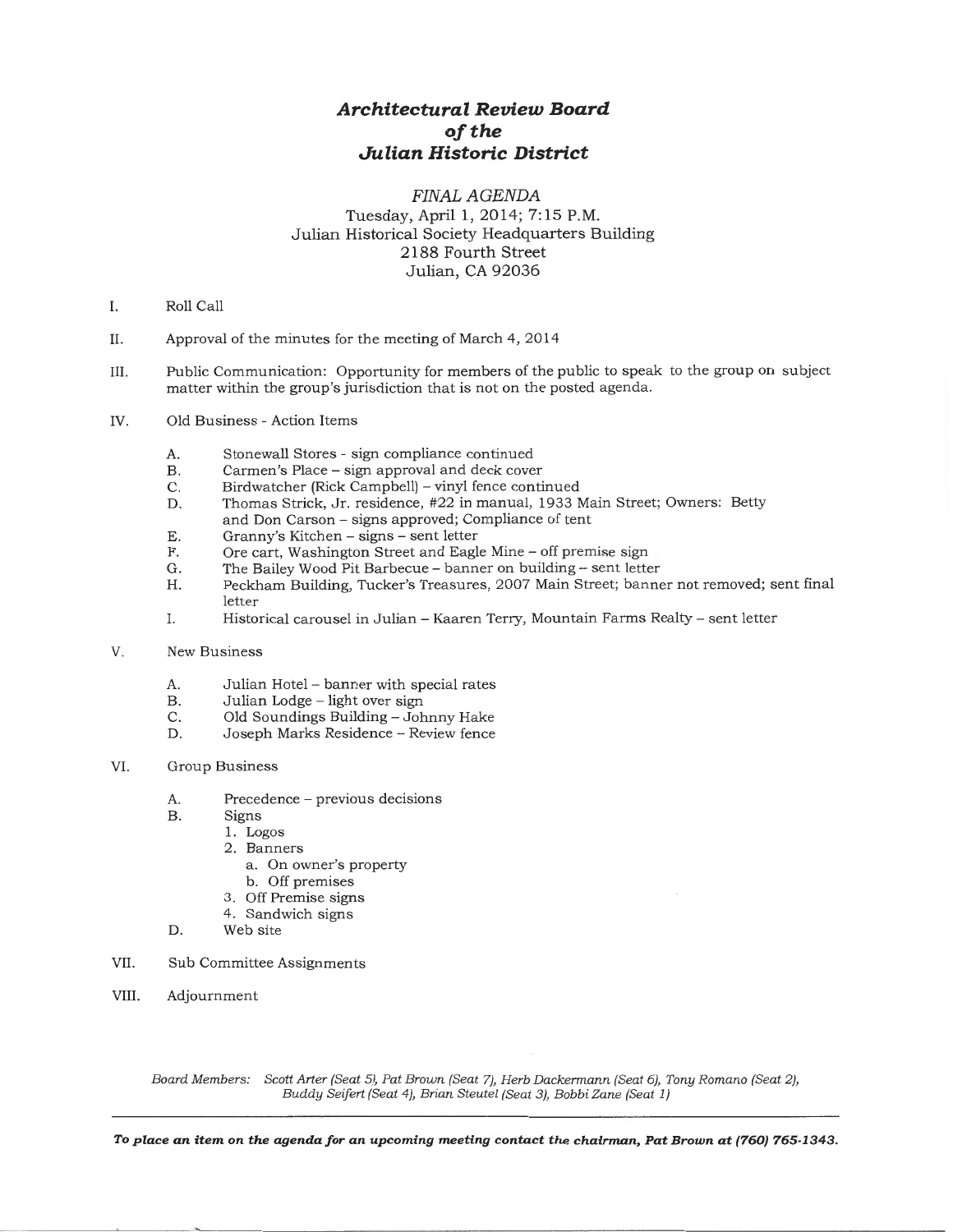### *PRELIMINARY AGENDA*  Tuesday, May 6, 2014; 7:15 P.M. Julian Historical Society Headquarters Building 2188 Fourth Street Julian, CA 92036

- I. Roll Call
- II. Approval of the minutes for the meeting of April 1, 2014
- III. Public Communication: Opportunity for members of the public to speak to the group on subject matter within the group's jurisdiction that is not on the posted agenda.
- IV. Old Business- Action Items
	- A. Stonewall Stores sign compliance continued<br>B. Carmen's Place sign approval and deck cove
	- B. Carmen's Place sign approval and deck cover<br>C. Birdwatcher (Rick Campbell) vinyl fence conti
	-
	- C. Birdwatcher (Rick Campbell) vinyl fence continued<br>D. Thomas Strick, Jr. residence, #22 in manual, 1933 N Thomas Strick, Jr. residence, #22 in manual, 1933 Main Street; Owners: Betty and Don Carson- signs approved; Compliance of tent
	- E. Granny's Kitchen signs sent letter<br>F. Cre. cart. Washington Street and Eagl
	- F. Ore cart, Washington Street and Eagle Mine off premise sign G. The Bailey Wood Pit Barbecue banner on building sent letter
	- The Bailey Wood Pit Barbecue banner on building sent letter (sign for band on fence)
	- H. Peckham Building, Tucker's Treasures, 2007 Main Street; banner not removed; sent final letter
	- I. Historical carousel in Julian- Kaaren Terry, Mountain Farms Realty- sent letter
- V. New Business
	- A. Julian Hotel banner with special rates
	- B. Julian Lodge light over sign and lights on building C. Old Soundings Building Johnny Hake
	- Old Soundings Building Johnny Hake
	- D. Joseph Marks Residence- Review fence and building colors
	- E. Integrity Stables

#### VI. Group Business

- A. Precedence previous decisions<br>B. Signs
- Signs
	- 1. Logos to be discussed
	- 2. Banners
		- a. On owner's property
		- b. Off premises
	- 3. Off Premise signs
	- 4. Sandwich signs
- D. Web site
- VII. Sub Committee Assignments
- VIII. Adjournment

Board Members: Scott Arter (Seat 5), Pat Brown (Seat 7), Herb Dackermann (Seat 6), Tony Romano (Seat 2), *Buddy Seifert (Seat 4), Brian Steutel (Seat 3), Bobbi Zane (Seat 1)*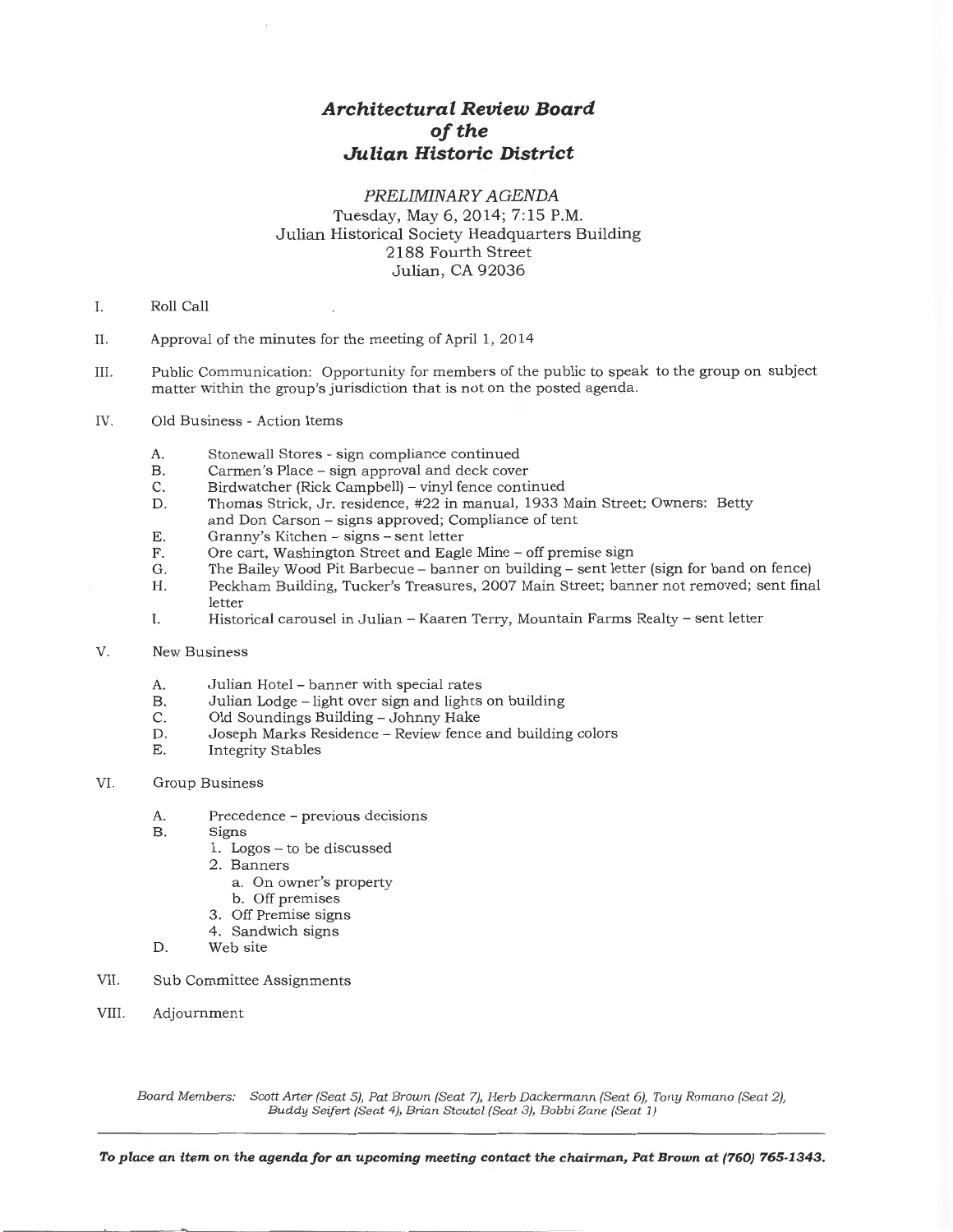#### *PRELIMINARY AGENDA*

Tuesday, June 3, 2014; 7:15P.M. Julian Historical Society Headquarters Building 2188 Fourth Street Julian, CA 92036

- I. Roll Call
- II. Approval of the minutes for the meeting of May 6th, 2014
- III. Public Communication: Opportunity for members of the public to speak to the group on subject matter within the group's jurisdiction that is not on the posted agenda.
- IV. Old Business -Action Items
	- A. Stonewall Stores sign compliance continued<br>B. Carmen's Place sign approval and deck cove
	- B. Carmen's Place sign approval and deck cover<br>C. Thomas Strick, Jr. residence, #22 in manual, 1
	- Thomas Strick, Jr. residence, #22 in manual, 1933 Main Street; Owners: Betty and Don Carson- signs approved; Compliance of tent; Letter sent to PDS (County)
	- D. Granny's Kitchen signs sent letter<br>E. Ore cart. Washington Street and Eagle
	- E. Ore cart, Washington Street and Eagle Mine off premise sign<br>F. Peckham Building. Tucker's Treasures. 2007 Main Street: ban.
	- Peckham Building, Tucker's Treasures, 2007 Main Street; banner
	- G. Historical carousel in Julian- Kaaren Terry, Mountain Farms Realty- sent letter
	- Julian Hotel banner with special rates
	- I. Julian Lodge light over sign and lights on building
	- J. Old Soundings Building- Johnny Hake
	- Joseph Marks Residence Review fence and building colors; Cindy Yurkovich
- V. New Business
	- A. Integrity Stables
- VI. Group Business
	- A. Precedence previous decisions<br>B. Signs
	- Signs
		- 1. Logos to be discussed
		- 2. Banners
			- a. On owner's property
		- b. Off premises
		- 3. Off Premise signs
		- 4. Sandwich signs
	- $D\mathcal{L}$  Web site
- VII. Sub Committee Assignments
- VIII. Adjournment

*Board Members: Scott Arter (Seat 5), Pat Brown (Seat 7), Herb Dackermann (Seat 6), Tony Romano (Seat 2), Buddy Seifert (Seat 4), Brian Steutel (Seat 3), Bobbi Zane (Seat 1)*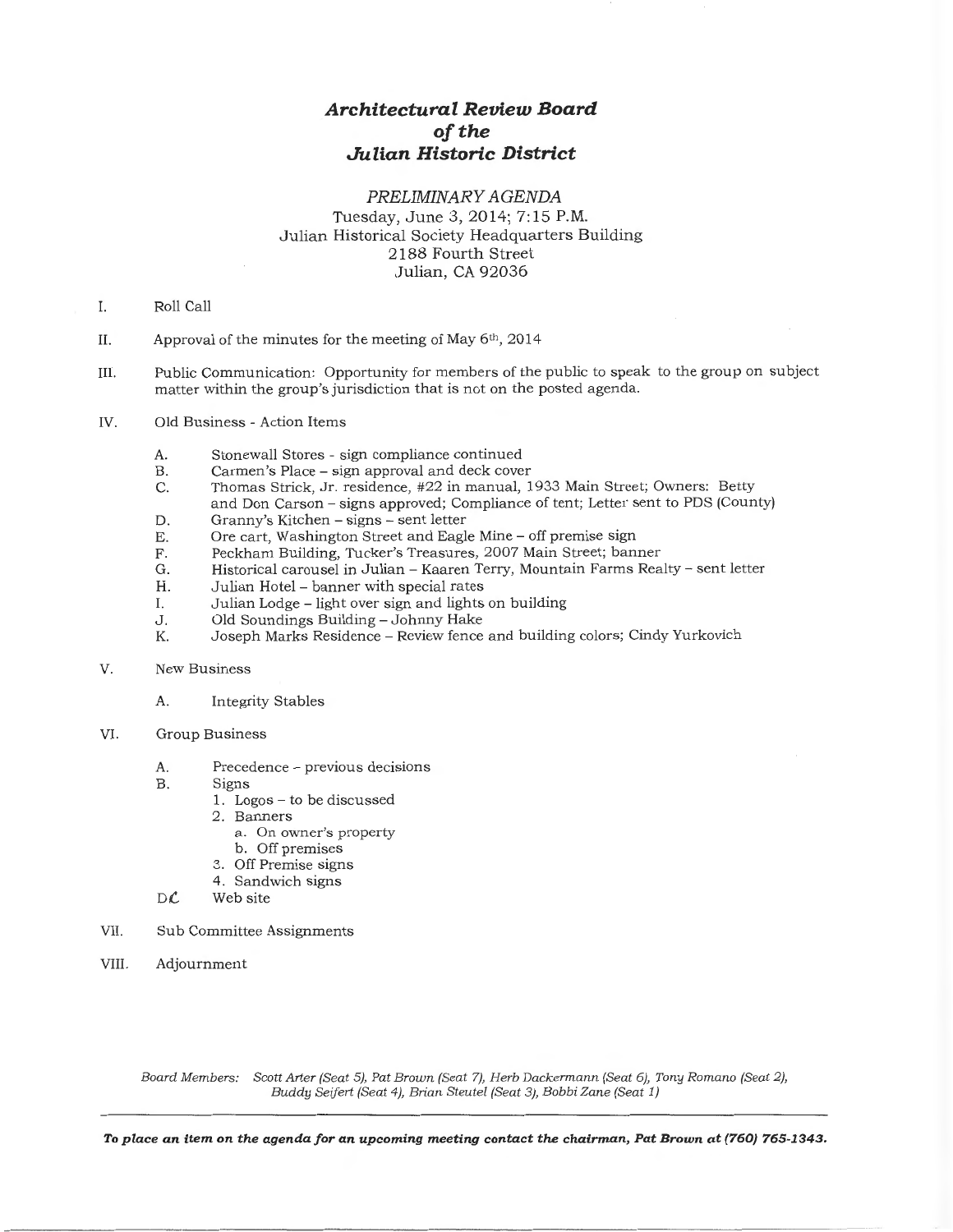### *PRELIMINARY AGENDA*  Tuesday, July 1, 2014; 7:15P.M. Julian Historical Society Headquarters Building 2188 Fourth Street Julian, CA 92036

- I. Roll Call
- II. Approval of the minutes for the meeting of June  $3rd$ , 2014
- III. Public Communication: Opportunity for members of the public to speak to the group on subject matter within the group's jurisdiction that is not on the posted agenda.
- IV. Old Business- Action Items
	- A. Stonewall Stores sign compliance continued<br>B. Carmen's Place sign approval and deck cove
	- B. Carmen's Place sign approval and deck cover C. Thomas Strick, Jr. residence, #22 in manual, 1
	- C. Thomas Strick, Jr. residence, #22 in manual, 1933 Main Street; Owners: Betty and Don Carson - Compliance of tent
	- D. Granny's Kitchen signs sent letter<br>E. Ore cart. Washington Street and Eagle
	- E. Ore cart, Washington Street and Eagle Mine off premise sign<br>F. Peckham Building. Tucker's Treasures. 2007 Main Street: ban.
	- F. Peckham Building, Tucker's Treasures, 2007 Main Street; banner
	- G. Historical carousel in Julian- Kaaren Terry, Mountain Farms Realty- sent letter
	- H. Julian Hotel banner with special rates<br>I. Julian Lodge light over sign and lights
	- I. Julian Lodge light over sign and lights on building<br>J. Joseph Marks Residence Review fence and building
	- Joseph Marks Residence -- Review fence and building colors; Cindy Yurkovich
- V. New Business
	- A. Integrity Stables
- VI. Group Business
	- A. Precedence previous decisions<br>B. Signs
	- Signs
		- 1. Logos to be discussed
		- 2. Banners
			- a. On owner's property
			- b. Off premises
		- 3. Off Premise signs
		- 4. Sandwich signs
	- C. Web site
- VII. Sub Committee Assignments
- VIII. Adjournment

Board Members: Scott Arter (Seat 5}, Pat Brown (Seat 7), Herb Dackermann (Seat 6), Tony Romano (Seat 2), Buddy Seifert (Seat 4), Brian Steutel (Seat 3}, Bobbi Zane (Seat 1)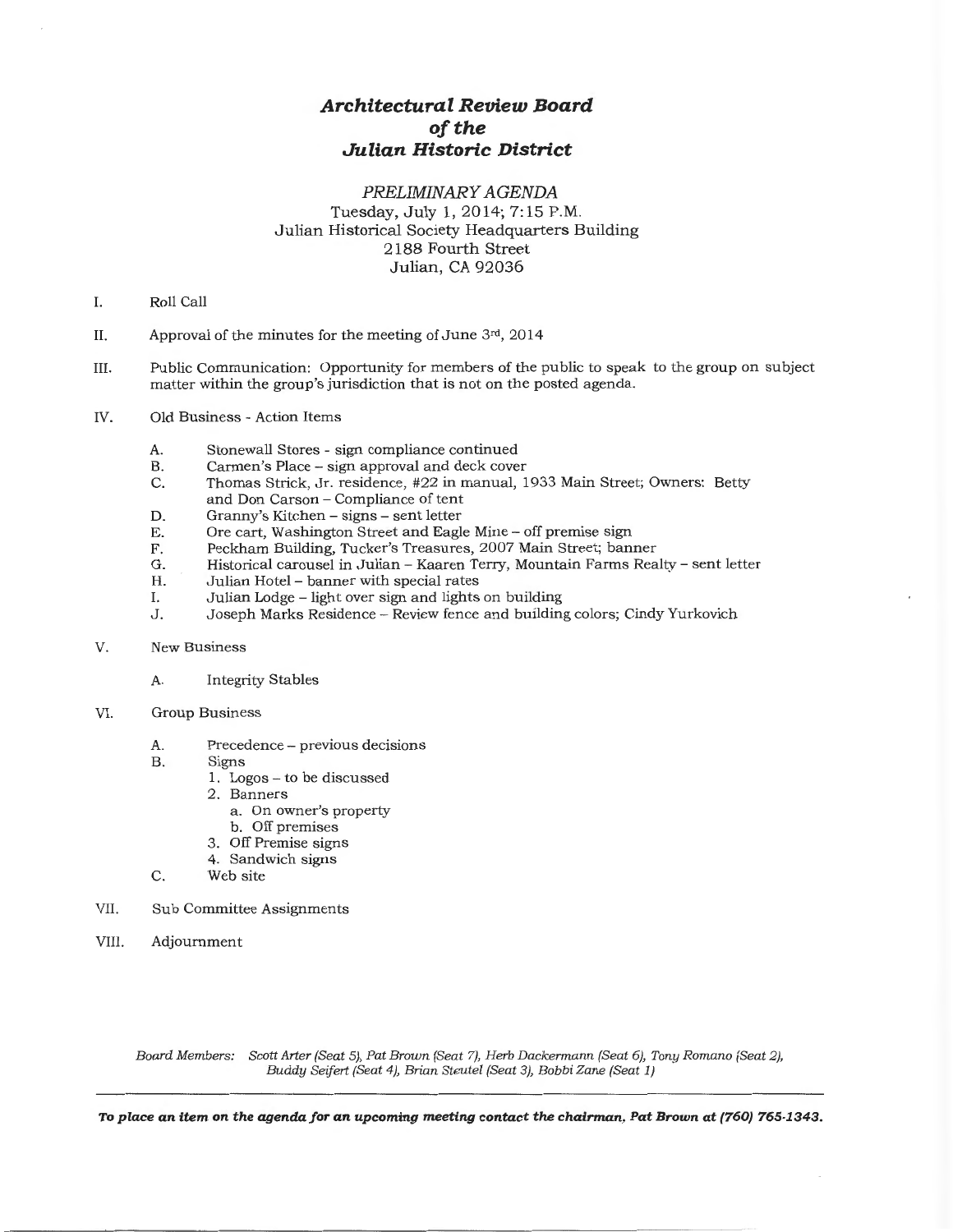### *PRELIMINARY AGENDA*  Tuesday, August 5, 2014; 7:15P.M. Julian Historical Society Headquarters Building 2188 Fourth Street Julian, CA 92036

- I. Roll Call
- II. Approval of the minutes for the meeting of July  $1<sup>st</sup>$ , 2014
- III. Public Communication: Opportunity for members of the public to speak to the group on subject matter within the group's jurisdiction that is not on the posted agenda.
- IV. Old Business- Action Items
	- A. Stonewall Stores sign compliance continued<br>B. Carmen's Place sign approval and deck cove
	- B. Carmen's Place sign approval and deck cover<br>C. Granny's Kitchen signs sent letter
	- C. Granny's Kitchen signs sent letter<br>D. Ore cart. Washington Street and Eagle
	- D. Ore cart, Washington Street and Eagle Mine off premise sign E. Julian Hotel banner with special rates
	- E. Julian Hotel banner with special rates<br>F. Julian Lodge light over sign and lights
	- F. Julian Lodge light over sign and lights on building<br>G. Joseph Marks Residence Review fence and building
	- Joseph Marks Residence Review fence and building colors; Cindy Yurkovich
- V. New Business
	- A. Integrity Stables
	- B. Vacant Lot Washington & Main<br>C. Corner signs
	- C. Corner signs<br>D. Chevron Corn
	- D. Chevron Corner- week-end farmers market; week-end arts & crafts market/bazaar
	- E. Library Farmers market
- VI. Group Business
	- A. Precedence previous decisions<br>B. Signs
	- Signs
		- 1. Logos to be discussed
		- 2. Banners
			- a. On owner's property
			- b. Off premises
		- 3. Off Premise signs
		- 4. Sandwich signs
	- C. Web site
- VII. Sub Committee Assignments
- VIII. Adjournment

Board Members: Scott Arter (Seat 5), Pat Brown (Seat 7), Herb Dackermann (Seat 6}, Tony Romano (Seat 2), Buddy Seifert (Seat 4), Brian Steutel (Seat 3), BobbiZane (Seat 1)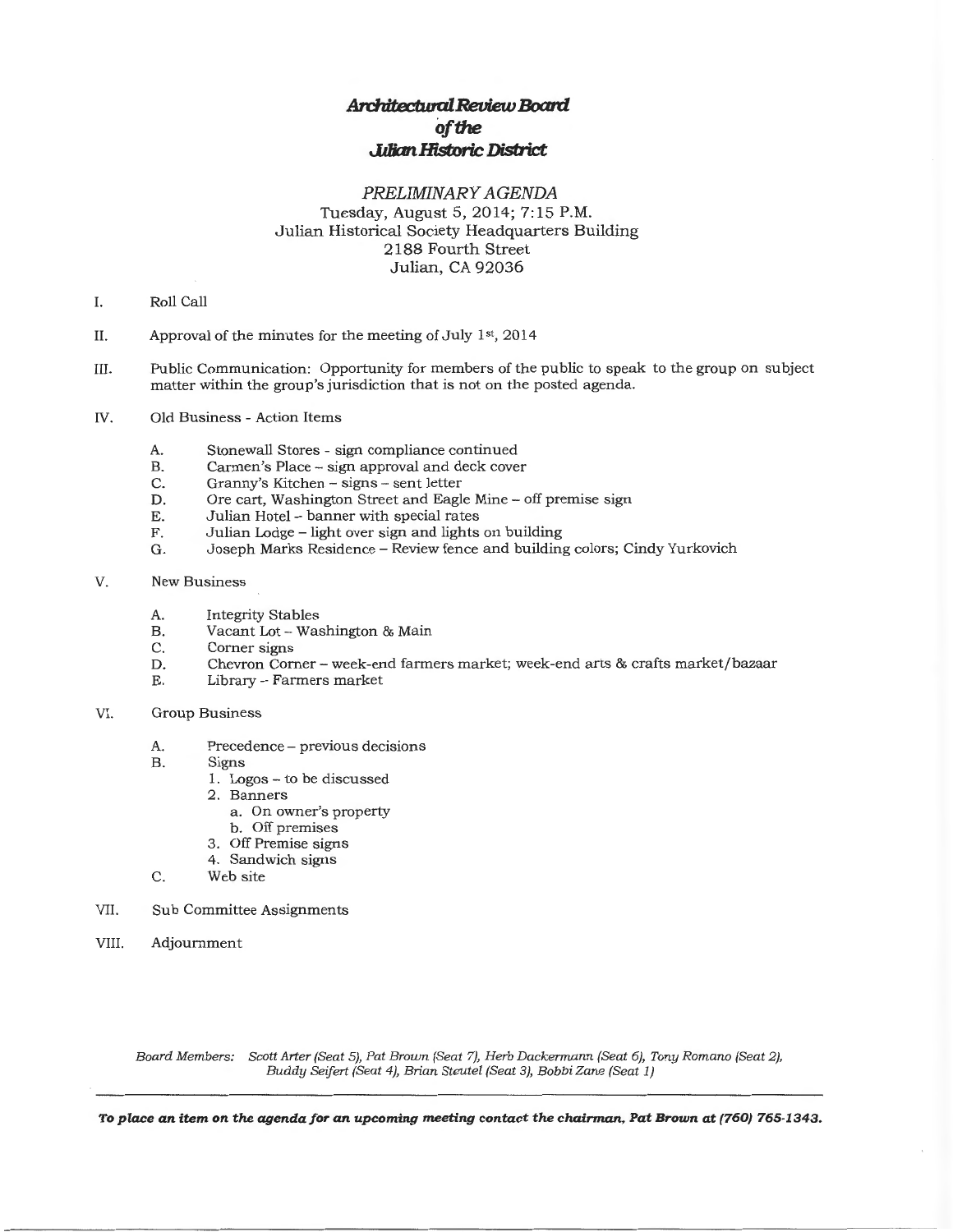### PRELIMINARY AGENDA Tuesday, September 2, 2014; 7:15 P.M. Julian Historical Society Headquarters Building 2188 Fourth Street Julian, CA 92036

- I. Roll Call
- II. Approval of the minutes for the meeting of August  $5<sup>th</sup>$ , 2014
- III. Public Communication: Opportunity for members of the public to speak to the group on subject matter within the group's jurisdiction that is not on the posted agenda.
- IV. Old Business- Action Items
	- A. Stonewall Stores compliance continued
	- B. Carmen's Place sign approval and deck cover
	- C. Granny's Kitchen signs- sent letter
	- D. Ore cart, Washington Street and Eagle Mine off premise sign
	- E. Julian Hotel- banner with special rates
	- F. Julian Lodge light over sign and lights on building
	- G. Joseph Marks Residence- Review fence and building colors; Cindy Yurkovich
- V. New Business
	- A. Integrity Stables<br>B. Corner signs
	- B. Corner signs<br>C. Umbrellas
	- C. Umbrellas<br>D. Thomas St
	- Thomas Strick, Jr. residence 1933 Main Street, Julian #22 in manual
	- E. Romano's sign

#### VI. Group Business

- A. Precedence previous decisions
- B. Signs
	- 1. Logos to be discussed
	- 2. Banners
		- a. On owner's property
		- b. Off premises
		- 3. Off Premise signs
	- 4. Sandwich signs
- C. Web site
- VII. Sub Committee Assignments
- VIII. Adjournment

Board Members: Scott Arter (Seat 5), Pat Brown (Seat 7), Herb Dackermann (Seat 6), Tony Romano (Seat 2), Buddy Seifert (Seat 4), Brian Steutel (Seat 3}, BobbiZane (Seat 1)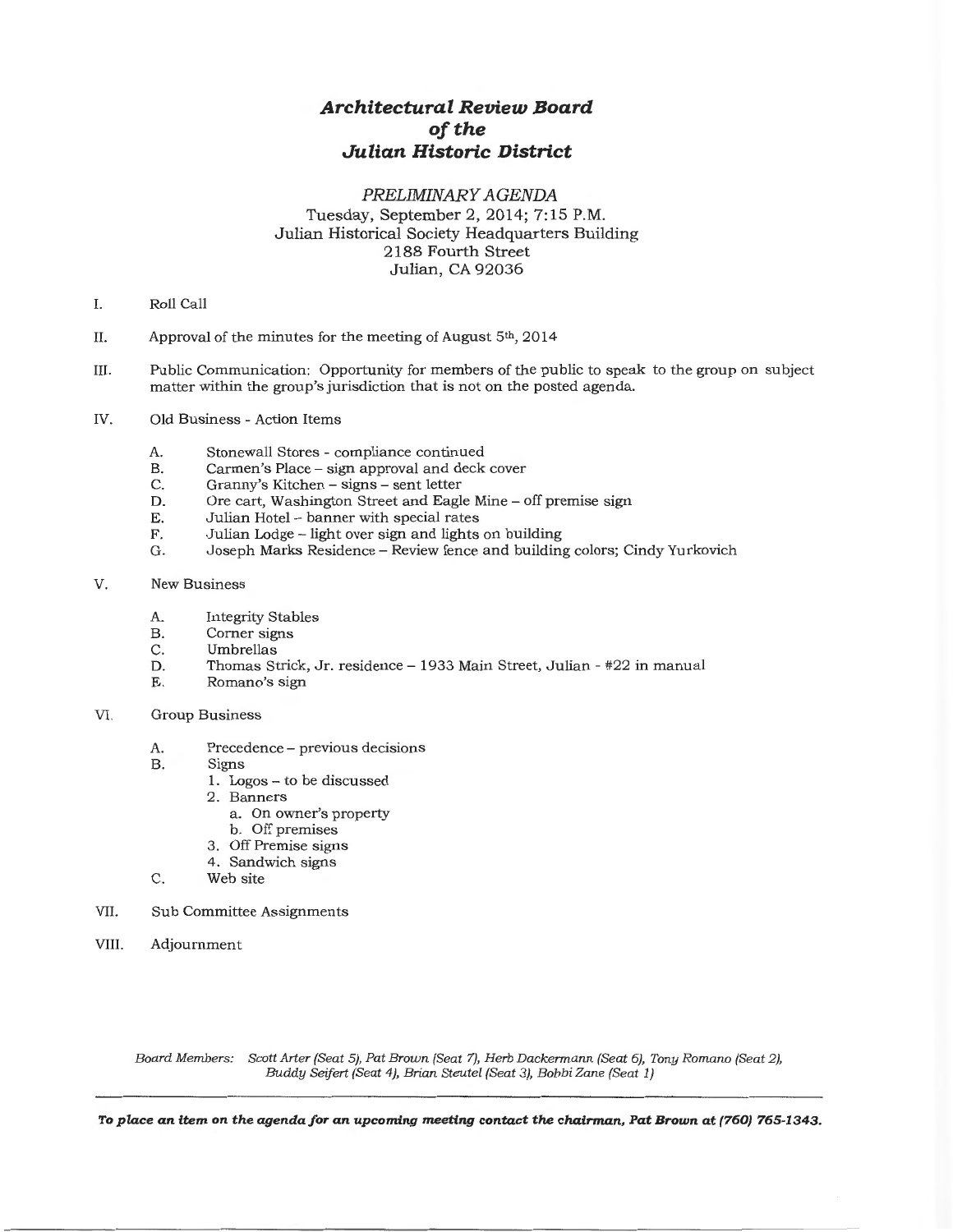### *PRELIMINARY AGENDA*  Tuesday, October 7, 2014; 7:15P.M. Julian Historical Society Headquarters Building 2188 Fourth Street Julian, CA 92036

- I. Roll Call
- II. Approval of the minutes for the meeting of September 2nd, 2014
- III. Public Communication: Opportunity for members of the public to speak to the group on subject matter within the group's jurisdiction that is not on the posted agenda.
- IV. Old Business Action Items
	- A. Stonewall Stores sign compliance continued; window issue<br>B. Carmen's Place sign approval and deck cover: Approved let
	- B. Carmen's Place sign approval and deck cover; Approved letter to Codes Enforcement C. Granny's Kitchen signs approved, except "Closed" sign. Questions
	- C. Granny's Kitchen signs approved, except "Closed" sign. Questions D. Ore cart. Washington Street and Eagle Mine off premise sign
	- D. Ore cart, Washington Street and Eagle Mine off premise sign<br>E. Ultian Lodge light over sign and lights on building: send letter
	- Julian Lodge light over sign and lights on building; send letter
- V. New Business
	- A. Corner signs<br>B. Umbrellas: r
	- B. Umbrellas: neutral colors, no advertising<br>D. Thomas Strick, Jr. residence 1933 Main
	- D. Thomas Strick, Jr. residence 1933 Main Street, Julian #22 in manual E. Romano's sign: reduce number of colors
	- E. Romano's sign; reduce number of colors<br>F. Price 2013 Third Street Entrance (clo
	- F. Price 2013 Third Street Entrance (close in porch)<br>G. Buffalo Bills Pole sign. sandwich sign send letter
	- G. Buffalo Bills Pole sign, sandwich sign send letter<br>H. Brochure to explain sign regulations discussion
	- Brochure to explain sign regulations discussion
	- I. Pole signs (for advertising events)
- VI. Group Business
	- A. Precedence previous decisions<br>B. Signs
	- Signs
		- 1. Logos to be discussed
		- 2. Banners
			- a. On owner's property
			- b. Off premises
		- 3. Off Premise signs
		- 4. Sandwich signs
	- C. Web site
- VII. Sub Committee Assignments
- VIII. Adjournment

*Board Members: Scott Arter (Seat 5), Pat Brown (Seat 7), Herb Dackermann (Seat 6), Tony Romano (Seat 2), Buddy Seifert (Seat 4), Brian Steutel (Seat 3), BobbiZane (Seat 1)*